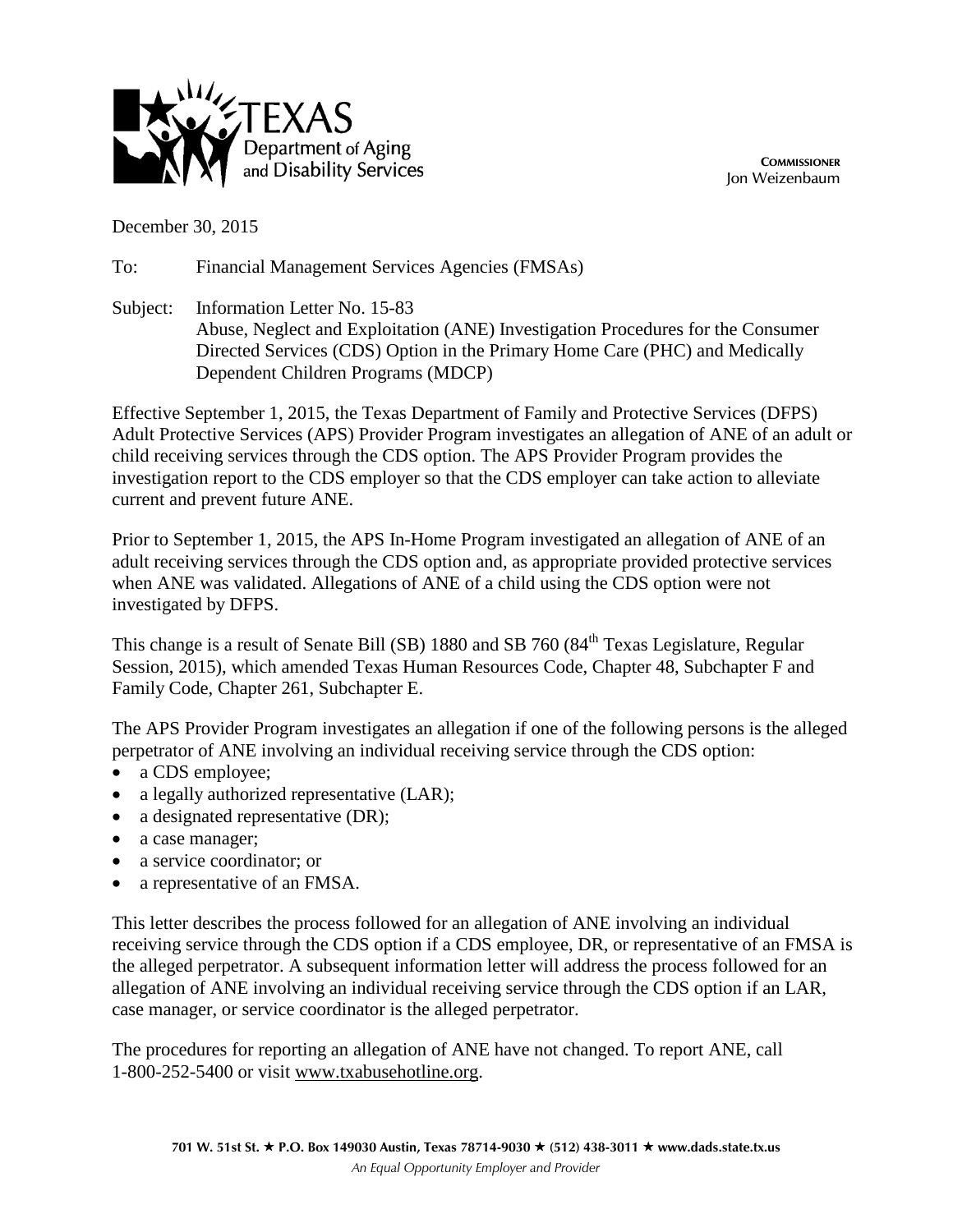Information Letter No. 15-83 December 30, 2015 Page 2

## **Responsibilities of FMSAs if a CDS Employee or DR is the Alleged Perpetrator**

#### *Initial Intake Report*

- When DFPS receives an allegation of ANE related to services delivered through the CDS option and a CDS employee or DR is the alleged perpetrator, APS will provide the initial intake report to the CDS employer and the individual's FMSA.
- The FMSA must, using a secure method, provide a copy of the initial intake report, within one business day after receipt of the report, to the individual's DADS regional office.
- The DADS regional office will give the initial intake report to the individual's case manager along with a copy of this IL.
- The case manager will convene a service planning team (SPT) meeting in person or by phone within four business days after receipt of the initial intake report, in which:
	- o the SPT discusses the actions the CDS employer has taken or will take to protect the individual during the APS investigation, which may include implementing the service backup plan to allow someone other than the CDS employee who is the alleged perpetrator to provide services; and
	- o the case manager documents in writing any actions that have been or will be taken as a result of the allegation.
- If appropriate, the case manager may recommend termination of the CDS option in accordance with Texas Administrative Code (TAC), Title 40, Part 1, Chapter 41, §41.407(e).

### *Final Investigation Report*

- After the investigation is complete, APS will send a final investigation report, including findings, to the CDS employer and the individual's FMSA.
- The FMSA must, using a secure method, provide a copy of the final investigation report, within one business day after receipt of the report, to the individual's DADS regional office.
- The DADS regional office will give the final investigation report to the individual's case manager.
- The FMSA must complete [Form 1719, Notification of Investigatory Findings,](http://www.dads.state.tx.us/forms/1719/) using the final investigation report received from APS, and send the completed form to the alleged perpetrator within five business days after receipt of the report.
- The case manager will convene an SPT meeting in person or by phone, within four business days after receipt of the final report, if there is a confirmed or inconclusive finding of ANE or if concerns and recommendations are included in the report, in which:
	- o the SPT discusses the findings or concerns and recommendations; and
	- o the case manager documents, in writing, any actions that have been or will be taken by the CDS employer as a result of the findings or concerns and recommendations. [\(DADS Form](http://www.dads.state.tx.us/forms/1741/)  [1741, Corrective Action Plan,](http://www.dads.state.tx.us/forms/1741/) may be used for this purpose.)
- If appropriate, the case manager may recommend termination of the CDS option, in accordance with 40 TAC, §41.407(e).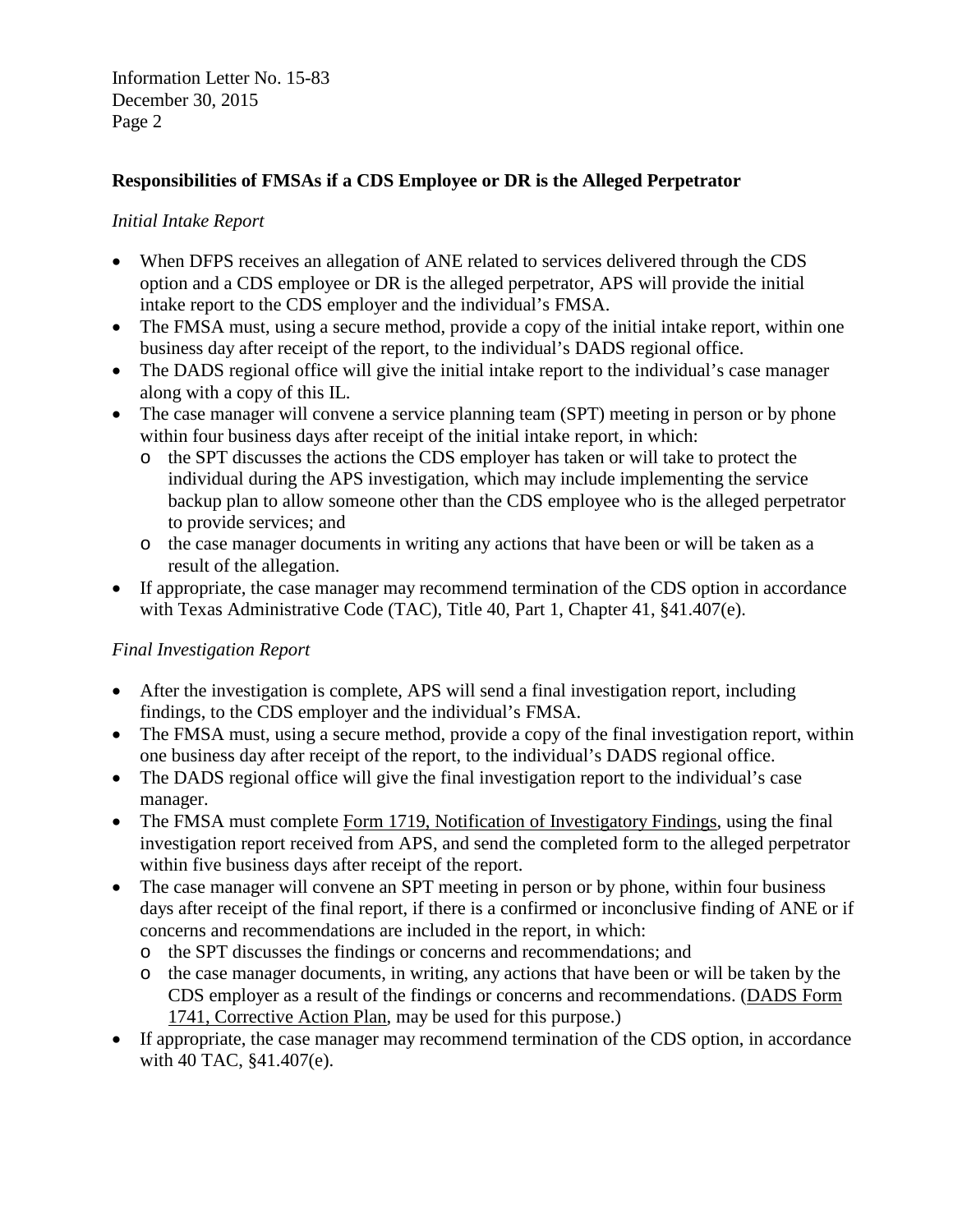Information Letter No. 15-83 December 30, 2015 Page 3

### **Responsibilities of FMSAs if an FMSA Representative is the Alleged Perpetrator**

### *Initial Intake Report*

- When DFPS receives an allegation of ANE related to services delivered through the CDS option and an FMSA representative is the alleged perpetrator, APS will provide the initial intake report to the CDS employer and the individual's FMSA.
- The FMSA must immediately assign a different FMSA representative to perform duties related to the CDS employer during the investigation.
- The FMSA must, using a secure method, provide a copy of the initial intake report, within one business day after receipt of the report, to the individual's DADS regional office.
- The DADS regional office will give the initial intake report to the individual's case manager along with a copy of this IL.
- The case manager will convene a service planning team (SPT) meeting in person or by phone within four business days after receipt of the initial intake report, in which:
	- o the SPT discusses the actions the CDS employer has taken or will take to protect the individual during the APS investigation, which may include transferring to a different FMSA; and
	- o the case manager documents in writing any actions that have been or will be taken as a result of the allegation.

# *Final Investigation Report*

- After the investigation is complete, APS will send a final investigation report, including findings, to the CDS employer and to the individual's FMSA.
- The FMSA must, within five business days after receipt of the final investigation report:
	- o complete [Form 1719, Notification of Investigatory Findings,](http://www.dads.state.tx.us/forms/1719/) using the final investigation report received from APS, and send the completed form to the alleged perpetrator; and
	- o take appropriate action in response to the APS investigation.
- The FMSA must, using a secure method, provide a copy of the final investigation report, within one business day after receipt of the report, to the individual's DADS regional office.
- The DADS regional office will give the final investigation report to the individual's case manager.
- The case manager will convene an SPT meeting in person or by phone, within four business days after receipt of the final report, if there is a confirmed or inconclusive finding of ANE or if concerns and recommendations are included in the report, in which:
	- o the SPT discusses the findings or concerns and recommendations; and
	- o the case manager documents, in writing, any actions that have been or will be taken by the CDS employer as a result of the findings or concerns and recommendations. [\(DADS Form](http://www.dads.state.tx.us/forms/1741/)  [1741, Corrective Action Plan,](http://www.dads.state.tx.us/forms/1741/) may be used for this purpose.)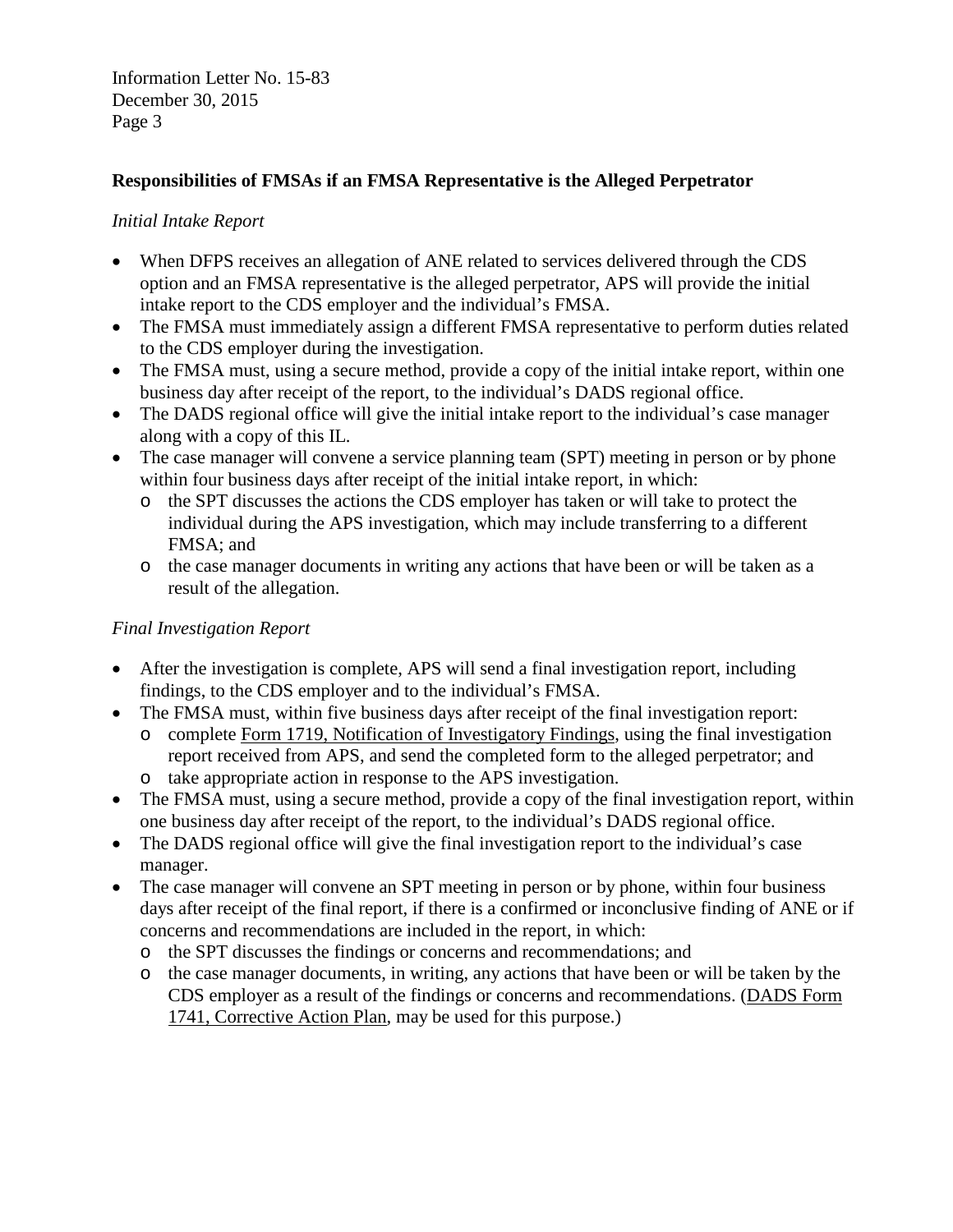Information Letter No. 15-83 December 30, 2015 Page 4

#### **Responsibilities of CDS Employers**

In the event of an APS investigation, a CDS employer must:

- protect the individual receiving services;
- preserve evidence, such as timesheets and other employee-related documentation, in accordance with DFPS instructions; and
- cooperate with the APS investigation, including providing requested documentation and participating in interviews as requested by DFPS.

#### **Additional Responsibilities of FMSAs**

- The FMSA must retain the initial intake and final investigation report received from APS in the CDS employer's records.
- The FMSA may participate as a member of an SPT meeting if requested by the CDS employer and agreed to by the FMSA, in accordance with 40 TAC, Part 1, Chapter 41, §41.313(a).
- FMSAs must provide a copy of the attached letter to CDS employers by January 31, 2016.

If you have questions about this letter, please contact DADS at [CDS@dads.state.tx.us.](mailto:CDS@dads.state.tx.us)

Sincerely,

*[signature on file]*

S. Michelle Martin **Director** Center for Policy and Innovation *[signature on file]*

Elisa J. Garza Assistant Commissioner Access and Intake

Attachment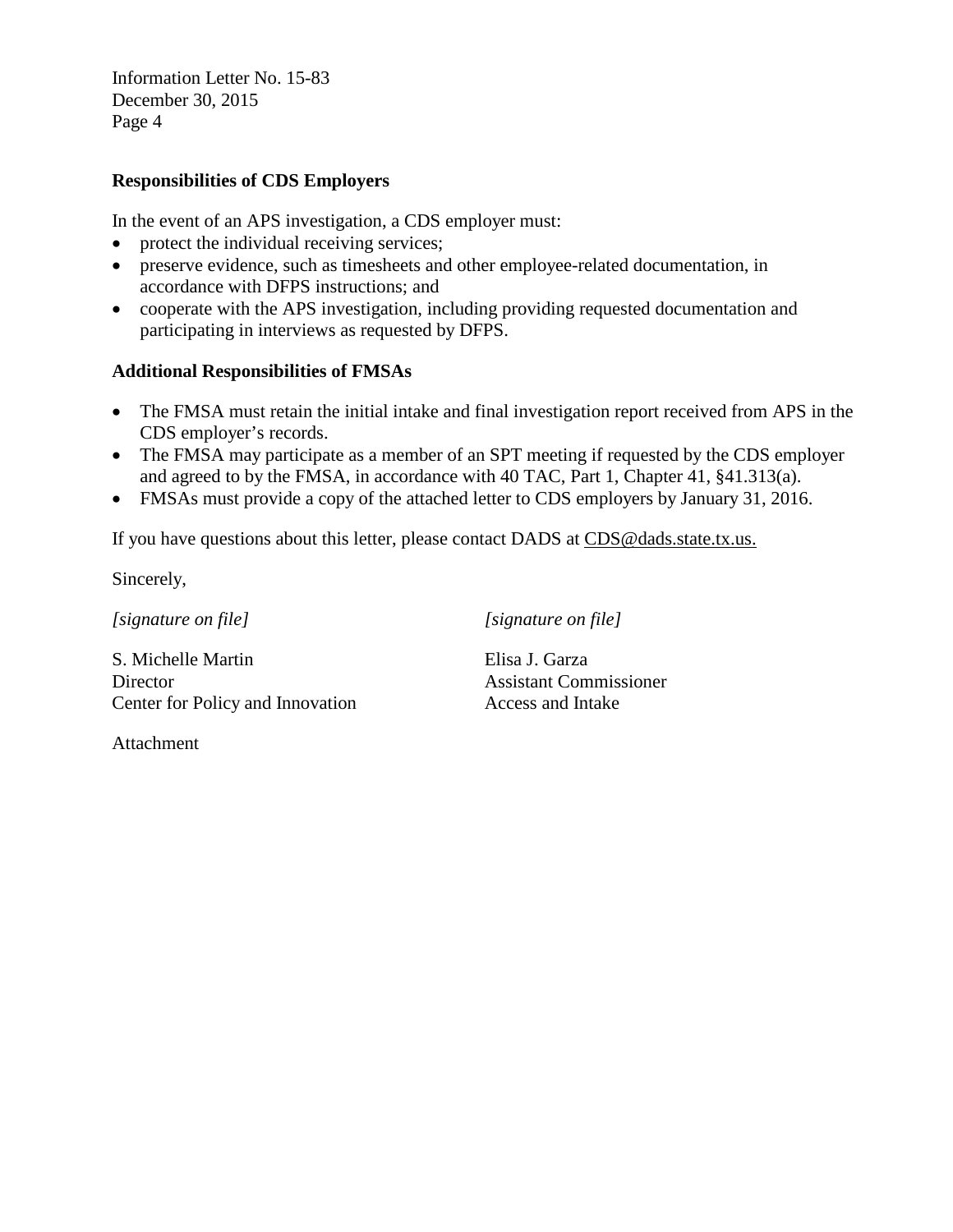



December 30, 2015

To: Consumer Directed Services (CDS) Employers

Subject: Abuse, Neglect and Exploitation Procedures for the CDS Option

**Effective September 1, 2015**, the Texas Department of Family and Protective Services (DFPS) Adult Protective Services (APS) Provider Program investigates an allegation of abuse, neglect, or exploitation (ANE) of an adult or child using the consumer directed services (CDS) option. Prior to September 1, 2015, the APS In-Home Program investigated an allegation of ANE of an adult using the CDS option and focused on the provision of protective services to an individual. Allegations of ANE of a child using the CDS option were not investigated by DFPS. The APS Provider Program provides the investigation report to the CDS employer so the CDS employer can take action to alleviate and prevent ANE.

The APS Provider Program investigates an allegation if one of the following persons is the alleged perpetrator of ANE involving an individual receiving service through the CDS option:

- 
- a CDS employee;
- a legally authorized representative (LAR);
- a designated representative (DR);
- a case manager;
- a service coordinator; or
- a representative of a financial management services agency (FMSA).

This letter describes the process for an allegation of ANE involving an individual receiving service through the CDS option if a CDS employee, DR, or representative of an FMSA is the alleged perpetrator. The Department of Aging and Disability Services (DADS) will issue another letter to address the process for an allegation of ANE involving an individual receiving service through the CDS option if an LAR, case manager, or service coordinator is the alleged perpetrator.

The procedures for reporting an allegation of ANE have not changed. To report ANE, call 1-800-252-5400 or visit [www.txabusehotline.org.](http://www.txabusehotline.org/)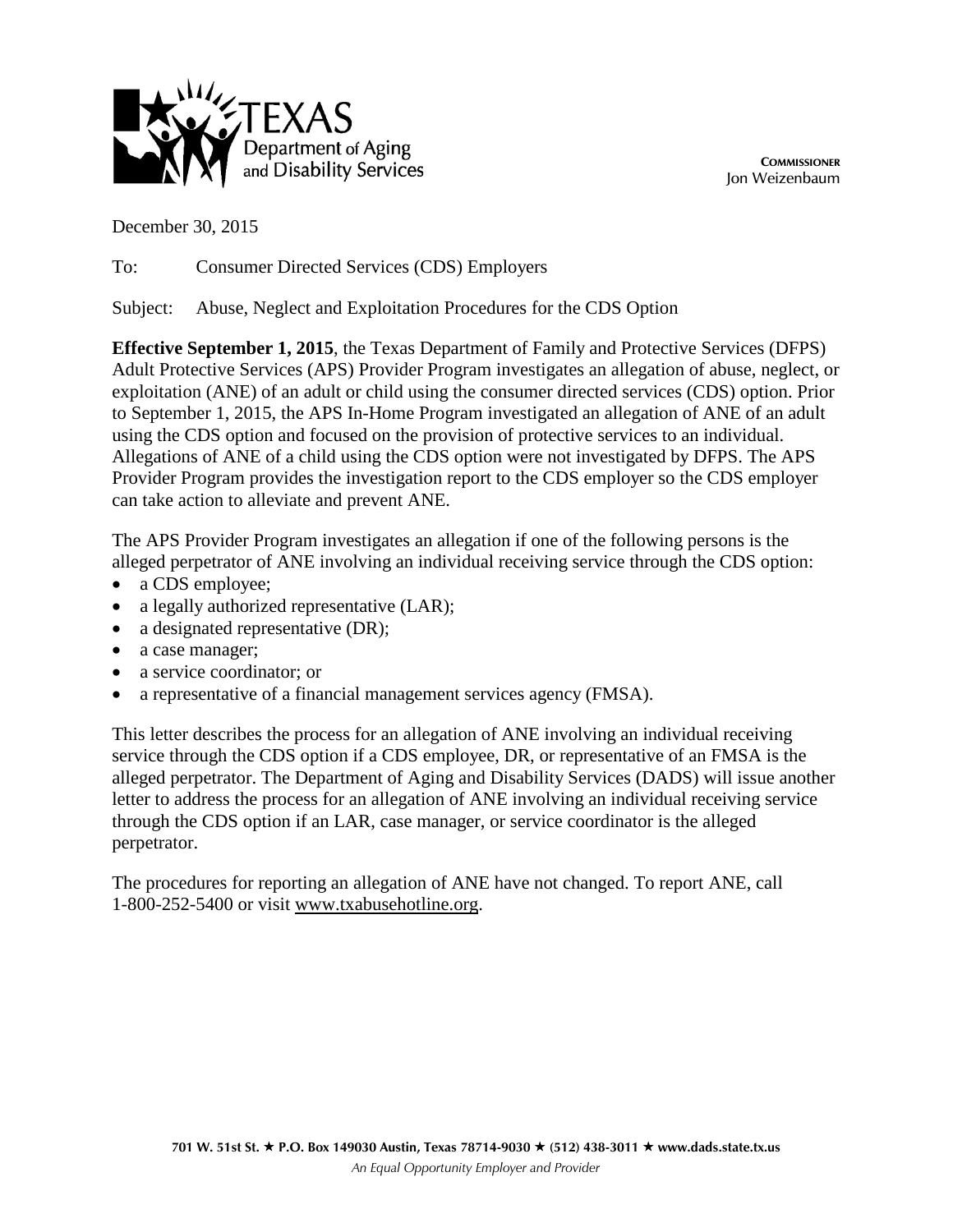**Attachment** December 30, 2015 Page 2

## **ANE Procedures for the CDS Option**

- When an allegation of ANE is reported to DFPS, the APS Provider Program sends the initial intake report to:
	- o the CDS employer; and
	- o the individual's FMSA.
- The individual's FMSA will provide the initial intake report to the appropriate program provider, case management agency (CMA), local intellectual and developmental disability authority (LIDDA) or DADS regional office, except when the individual's FMSA is also the CMPAS provider.
- The individual's case manager or service coordinator will convene a service planning team (SPT) meeting, in person or by phone, after the initial intake report is received to ensure the CDS employer protects the individual receiving services during the APS Provider Program investigation.
- APS Provider Program sends the CDS employer and the individual's FMSA a copy of the final investigation report, including findings and any concerns and recommendations.
- The individual's FMSA will provide the appropriate program provider, CMA, LIDDA, or DADS regional office with a copy of the final investigation report, including findings and any concerns and recommendations, except when the individual's FMSA is also the CMPAS provider.
- If there is a confirmed or inconclusive finding of ANE or concerns and recommendations are included in the report, the case manager or service coordinator will convene a second SPT meeting, in person or by phone, with the CDS employer and document any actions that have been or will be taken by the CDS employer as a result of the findings.
- The case manager or service coordinator may recommend termination of the CDS option in accordance with Texas Administrative Code (TAC), Title 40, Part 1, Chapter 41, §41.407(e).
- The individual's FMSA will notify the alleged perpetrator of the final findings from APS by completing and sending [Form 1719, Notification of Investigatory Findings.](http://www.dads.state.tx.us/forms/1719/)

# **CDS Employer Responsibilities**

- A CDS employer must ensure protection of the individual receiving services by participating on the SPT and developing a plan for protection which may include implementing the service backup plan to allow someone other than the CDS employee who is the alleged perpetrator to provide services.
- A CDS employer must cooperate with an APS Provider Program investigation including:
	- o providing requested documentation and participating in interviews as requested by DFPS; and
	- o preserving evidence of employee records, such as training documentation and timesheets, in accordance with DFPS instructions.